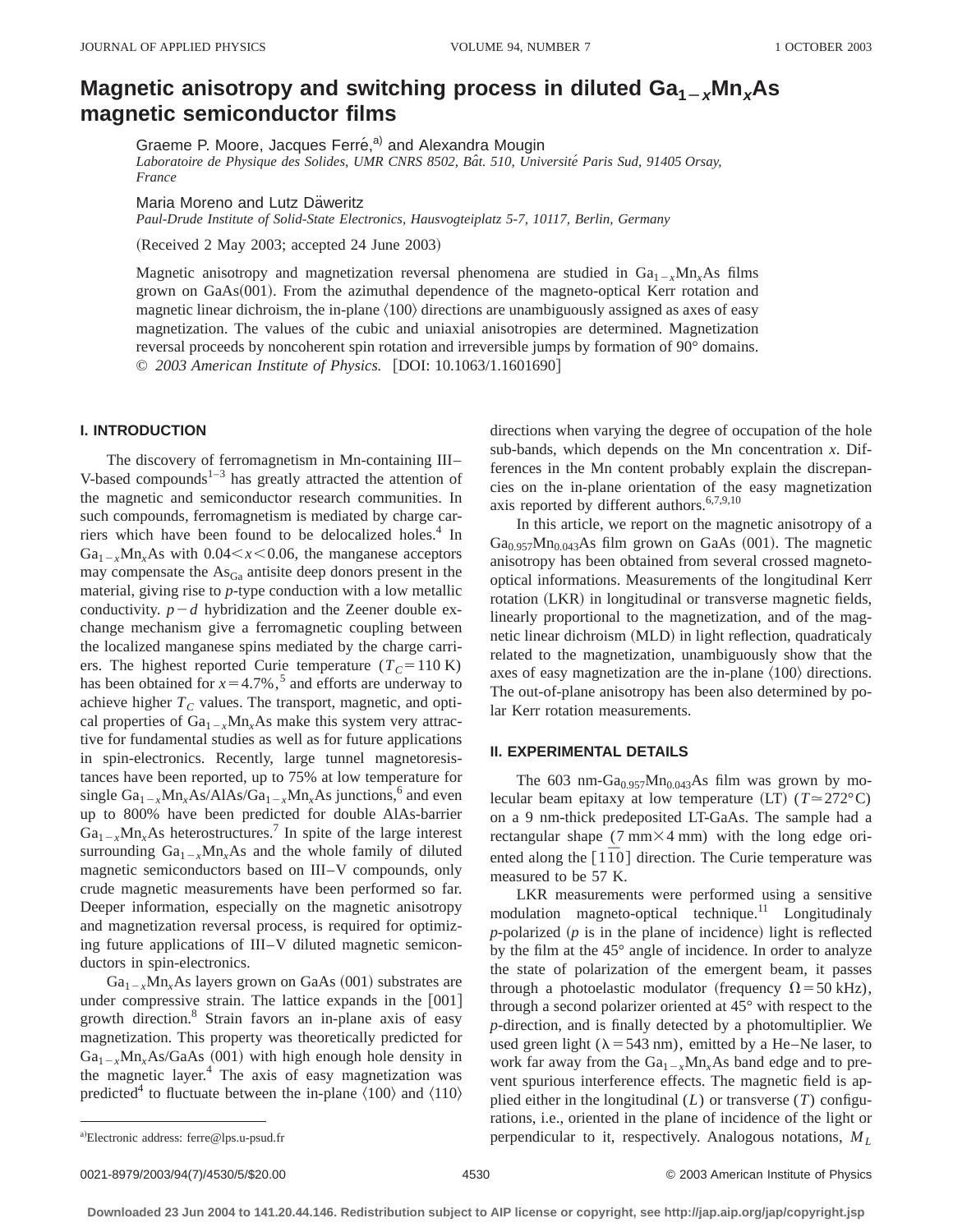and  $M<sub>T</sub>$ , hold for the magnetization components. To determine the normal magnetization component  $(M_P)$ , the field is applied perpendicularly to the film plane, i.e., in the polar configuration. LKR is measured at the 2  $\Omega$  frequency. In azimuthal measurements the sample is rotated, by an angle  $\varphi$ , around the axis perpendicular to the film plane, either in the longitudinal (*L*) or transverse (*T*) field configurations.

MLD measurements were carried out at normal light incidence to avoid detection of LKR effect.<sup>12</sup> The magnetic field was applied in either the *L* or *T* configurations. The MLD measurements were performed using a photoelastic modulation technique, with the same optical elements as in LKR measurements.<sup>13</sup> Alternatively *s*-and *p*-polarized (longitudinally and transversely polarized) incident light, at the 2  $\Omega$  frequency, was probed by a polarizer followed by a photoelastic modulator. The light reflected by the sample was finally detected by a photomultiplier. The experimental MLD signal is defined as two times the difference between the reflectivities in longitudinal (*p*) and tranverse (*s*) polarized light divided by their sum.

#### **III. RESULTS AND DISCUSSION**

The total magnetic energy,  $E_{\text{magn}}$  in  $C_{4v}$  symmetry may be written  $as<sup>4</sup>$ 

$$
E_{\text{magn}} = K_u \cos^2 \theta + K_c (\sin^4 \theta \sin^2 \psi \cos^2 \psi
$$
  
+ 
$$
\sin^2 \theta \cos^2 \theta
$$
 (1)

keeping only the lowest-order terms related to the cubic anisotropy coefficient  $K_c$  and grouping the strain-induced uniaxial effect and the dipolar contribution into a single term proportional to the uniaxial anisotropy coefficient  $K_u$ . Here,  $\theta$  and  $\psi$  are the angles, in cylindrical coordinates, between the magnetization and the normal  $[001]$  and in-plane  $[100]$ axes, respectively. If  $4K_u > -K_c$ , Eq. (1) gives the in-plane  $(001)$  anisotropy energy. The easy axes are the  $\langle 100 \rangle$  directions when  $K_c$  > 0, and the  $\langle 110 \rangle$  directions in the opposite case. When the magnetization lies in the film plane ( $\theta$  $=90^{\circ}$ ), Eq. (1) reduces to

$$
E_{\text{magn}} = \frac{K_c}{4} \sin^2 2 \psi. \tag{2}
$$

The Zeeman term has to be included to account for the equilibrium positions of the magnetization as a function of the magnetic field and azimuthal angle  $\psi$ .

Let us assume that  $4K_u > -K_c$  and  $K_c > 0$ , so that Eq.  $(1)$  gives the in-plane  $(001)$  anisotropy energy for axes of easy magnetization along  $\langle 100 \rangle$  directions. As in Ref. 14, we suppose that the applied field is insufficient to produce uniform rotation of the magnetization away from the easy axes  $(H \ll 2K_c/M)$ , but that after nucleation, the field component along the easy axes acts to move walls of 90° domains continuously in an incoherent way.

If the magnetic field is applied along a direction making an angle  $\varphi$  (0 $\lt \varphi \lt \pi/4$ ) with the [100] axis (Fig. 1), on an initial magnetic state with spins aligned along the  $[100]$  axis, two successive magnetization jumps are expected to occur when increasing the field from  $-H<sub>S</sub>$  to  $H<sub>S</sub>$  ( $H<sub>S</sub>$  being the saturation field). The first magnetization jump is related to



FIG. 1. Sketch of the magnetization reversal process when increasing the field *H* from  $-H<sub>S</sub>$  to  $H<sub>S</sub>$  ( $H<sub>S</sub>$  being the saturation field) along a direction making an angle  $\varphi$  with the [100] axis. The axes of easy magnetization are assumed to be the in-plane  $\langle 100 \rangle$  directions. Starting from a negative saturated state along  $\left[\overline{100}\right]$ , the spins reorient to  $\left[100\right]$  in a positive field, after a two-jump (1 and 2) clock-wise process. Jumps 3 and 4 take place in a negative field.

the sudden appearance of large domains whose spins are oriented along the  $[010]$  axis (Fig. 1), at the field

$$
H_{cl} = \frac{\varepsilon}{M(\cos\varphi + \sin\varphi)} = \frac{\varepsilon}{\sqrt{2}M\sin(\varphi + \pi/4)},
$$
 (3)

where  $\varepsilon$  is the nucleation pinning energy of 90 $^{\circ}$  domains.<sup>14</sup> A second magnetization jump occurs at a higher field

$$
H_{c2} = \frac{\varepsilon}{M(\cos\varphi - \sin\varphi)} = \varepsilon\sqrt{2}M\cos(\varphi + \pi/4)
$$
 (4)

when new domains with spins parallel to the  $[100]$  direction nucleate  $(Fig. 1)$ . When the magnetic field decreases, two symmetric magnetization jumps occur at  $H_{c3} = -H_{c1}$  and  $H_{c4} = -H_{c2}$ , the magnetization pointing first towards [0<sup> $\bar{1}$ 0<sup>]</sup></sup> to finally orient itself along  $\lbrack \bar{1}00 \rbrack$  (Fig. 1). Note that in this case the magnetization rotates clockwise by 90° steps. For  $\varphi=0$  and  $\varphi=\pi/4$ , the situation is somewhat atypical. For  $\varphi = \pi/4$ , since  $H_{c2}$  diverges, only the first jump at  $H_{c1}$  $= \varepsilon / \sqrt{2}M$  can be observed. For  $\varphi = 0$ , two energydegenerated magnetization jumps take place at the same field  $H = H_{c1} = H_{c2} = \varepsilon / M$ . Then, in a positive field, the magnetization jumps from  $\left[\overline{1}00\right]$  to  $\left[010\right]$  or  $\left[\overline{0}\,\overline{1}0\right]$  and finally to [100]. In the  $0 \le \varphi \le \pi/4$  interval, the LKR amplitude varies according to a cos  $\varphi$  law, between  $\phi_S$  for  $\varphi=0$  and  $\phi_S/\sqrt{2}$ for  $\varphi = \pi/4$ .

Oppositely, in the case of a  $\langle 110 \rangle$  easy magnetization axis, a similar analysis can be obtained, but then the second coercive field diverges at  $\varphi=0$  and  $\varphi=\pi/2$ , and not for  $\varphi$  $=\pi/4.$ 

The LKR depends linearly only on the longitudinal and polar  $(M_L$  and  $M_P$ ) components of the magnetization. We measured LKR hysteresis loops in a longitudinal field for different azimuthal angles  $\varphi$ . As an illustration, LKR  $(H_L)$ loops are shown in Fig. 2 for selected values of  $\varphi$ . The theoretical shape of the LKR  $(H<sub>I</sub>)$  and LKR  $(H<sub>T</sub>)$  loops, assuming easy axes parallel to in-plane  $\langle 100 \rangle$  directions are shown in Figs.  $3(a)$  and  $3(b)$ . For magnetic field directions far away from in-plane  $\langle 100 \rangle$  ( $\varphi \neq 0+k\pi/2$ ), and  $\langle 110 \rangle$  ( $\varphi$  $\neq \pi/4 + k\pi/2$ ) directions, the LKR (*H<sub>L</sub>*) loops exhibit two jumps at fields  $H_{c1}$  and  $H_{c2}$  [Fig. 2(c)], consistently with the theoretical predictions [Figs. 3]. The azimuthal variations of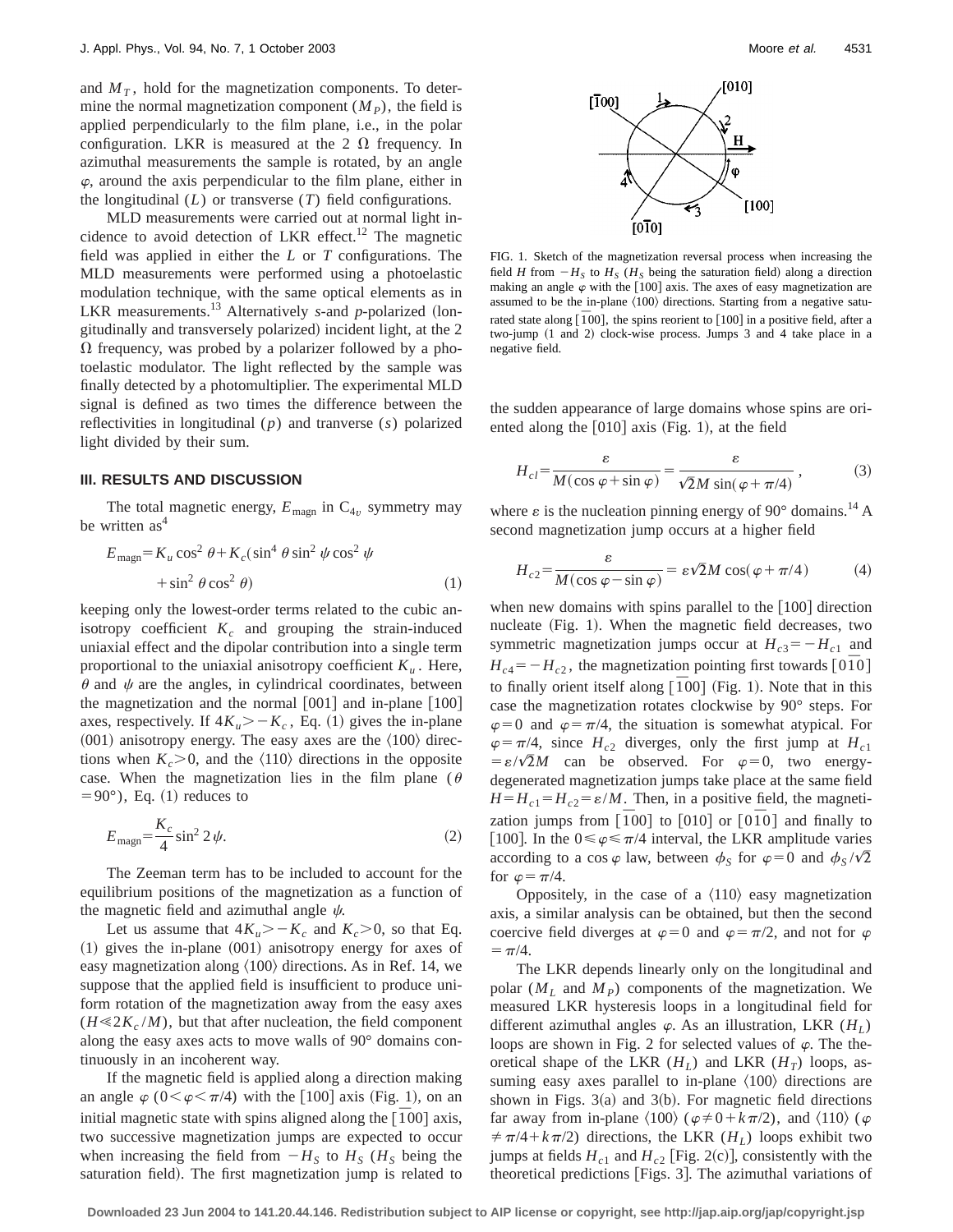

FIG. 2. LKR loops measured in a longitudinal field at 1.8 K for several azimuthal angles: (a)  $\varphi \approx 45^{\circ}$ , (b)  $\varphi = 30^{\circ}$  (minor loop), (c)  $\varphi = 15^{\circ}$ , and (d)  $\varphi \approx 0^{\circ}$ .

 $H_{c1}$  and  $H_{c2}$  are depicted in Fig. 4. The experimental values of  $H_{c1}$  and  $H_{c2}$  in Fig. 4 are well fitted by Eqs. (3) and (4), implying that the two axes of easy magnetization lie along  $\langle 100 \rangle$  directions. The measured LKR ( $H_L$ ) maximum amplitude varies as  $\cos \varphi$  in the  $-\pi/4 < \varphi < \pi/4$  interval, which is also consistent with the assumption of easy axes parallel to in-plane  $\langle 100 \rangle$  directions. The fact that the LKR value at saturation for longitudinal fields as large as 0.5 kOe equals the remnant LKR amplitude indicates that coherent spin rotation is negligible in small magnetic fields. This validates our assumption of  $H \ll 2K_c/M$ .

As expected, the LKR  $(H_L)$  coercivity is approximately  $\sqrt{2}$  times higher for  $\varphi=0$  than for  $\varphi=\pm \pi/4$  [see Figs. 2(a) and  $2(d)$ . In the case of a large nonequivalency between in-plane  $\lceil 100 \rceil$  and  $\lceil 010 \rceil$  anisotropy axes, two successive



FIG. 3. Calculated (a) LKR  $(H_L)$ , (b) LKR  $(H_T)$  and (c) MLD  $(H_L)$  loop shapes, for azimuthal angles in the range  $0 < \varphi < \pi/4$ .



FIG. 4.  $H_{c1}$  (squares) and  $H_{c2}$  (triangles) azimuthal variations. The spin orientations of the domain states involved in the magnetization jumps and the spin rotation senses are indicated for each range of azimuthal angles.

jumps should occur at different field values for  $\varphi=0$  and  $\varphi = \pi/2$ . Only one jump in LKR amplitude is observed for fields applied along any of the in-plane  $\langle 100 \rangle$  directions. Therefore, the  $[100]$  and  $[010]$  directions may be considered, in first approximation, as equivalent anisotropy axes.<sup>14</sup> However, for  $\varphi = \pm \pi/4$  and  $\varphi = -\pi/4$ , close but significantly different coercivities  $(85$  Oe and 94 Oe, respectively) are measured. This means that there is a very small uniaxial in-plane anisotropy in the  $Ga<sub>0.957</sub>Mn<sub>0.043</sub>As film, as recently$ reported in this material<sup>15</sup> and in other systems.<sup>16,17</sup>

When the temperature decreases, on one hand the coercive field strongly increases. For example, it increases from 64 Oe at 4.2 K up to 89 Oe at 1.4 K for magnetic fields applied along the  $[110]$  direction. This comes from the dynamics of the magnetization reversal process which strongly depends on temperature.<sup>18</sup> On the other hand, the LKR value, proportional to the in-plane magnetization, as expected increases only by less than 5% upon such temperature decrease.

In a transverse magnetic field and for  $\varphi$  close to  $\pi/4 + k\pi/2$ , we could only measure minor LKR  $(H_T)$ loops, since the maximum available field was too low for reaching the second jump at  $H_{c2}$  (or  $H_{c4}$ ) [Fig. 3(b)]. We found that the minor-loop LKR  $(H_T)$  amplitude varies with the azimuthal angle  $\varphi$  according to the expected  $\phi = -\phi_s(\cos\varphi - \sin\varphi)$  law, in the  $0 \le \varphi \le \pi/4$  interval. The LKR ( $H_T$ ) amplitude vanishes for  $\varphi = \pi/4$ , but for  $\varphi = 0$  or  $\varphi = \pi/2$  a single jump from  $-\phi_S/\sqrt{2}$  to  $\phi_S/\sqrt{2}$  occurs. The independent measurements of LKR in longitudinal and transverse field configurations give consistent LKR signs with our calculations and the same value of 11.5 mdeg for  $\phi_{\rm S}$ .

We carried out complementary dynamical experiments giving insight into the magnetization reversal mechanism. For magnetic fields oriented along the  $[110]$  axis, the coercivity was found to vary by about 6 Oe per decade in the 20–500 Oe/s field sweeping rate range. This variation<sup>10</sup> is a consequence of the magnetization reversal dynamics con-

**Downloaded 23 Jun 2004 to 141.20.44.146. Redistribution subject to AIP license or copyright, see http://jap.aip.org/jap/copyright.jsp**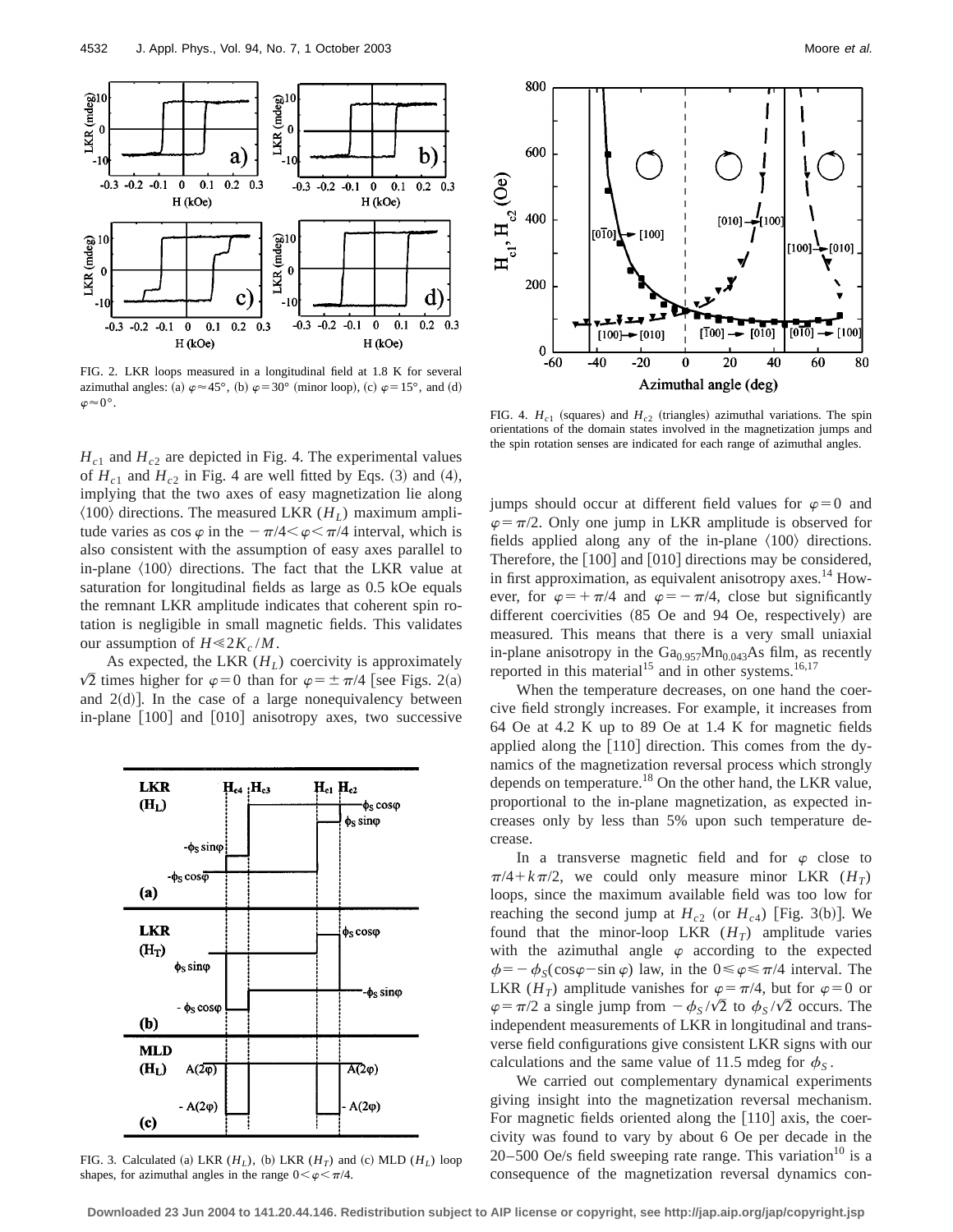

FIG. 5. LKR magnetic after-effect relaxation curves measured at 1.4 K, for different values of the applied longitudinal field, oriented along  $[110]$ .

trolled by mechanisms of domain nucleation and wall propagation. We investigated the magnetization relaxation process—usually called the magnetic aftereffect—by looking at the LKR time dependence in a magnetic field parallel to the  $[110]$  direction.<sup>18</sup> We measured relaxation curves by first saturating the sample in a positive field  $H<sub>S</sub>$  and then applying a constant inverse field- $H$  (see Fig. 5). The abruptness of the reversal is revealed by the sharp decrease of the characteristic relaxation time when the field *H* approaches the quasistatic coercive field value ( $H_C$ =85 Oe). The negative curvature of the relaxation curves showing up at short times (see, for example the curve for  $H = -76.3$  Oe in Fig. 5) indicates a mechanism of magnetization reversal by nucleation of 90° domains and fast domain wall motion.<sup>18</sup> Such a mechanism is also evidenced on both jumps appearing in LKR loops [Fig.  $2(c)$ ]. Very recent high resolution magneto-optical imaging studies of the magnetic domain structure prove unambiguously such a reversal mechanism.<sup>19</sup>

We also investigated the second order magnetic linear dichroism (MLD) effect. The theoretical MLD  $(H_L)$  loop shape for a film of tetragonal symmetry and light propagation along its principal axis is that shown in Fig.  $3(c)$ , assuming easy axes oriented along in-plane  $\langle 100 \rangle$  directions. The MLD depends on quadratic terms in magnetization components, i.e.,  $M_L^2$ ,  $M_T^2$ , and  $M_L M_T$ .<sup>12,13,17</sup> The MLD ( $H_L$ ) signal takes two opposite values  $\pm A(2\varphi)$ . From a general theoretical treatment,<sup>17</sup> a detailed expression for  $A(2\varphi)$  has been derived

$$
A(2\varphi) = PM_LM_T + QM_LM_T\cos^2 2\varphi + R(M_L^2 + M_T^2)\sin 4\varphi
$$
  
= P' sin 2\varphi + Q' sin 2\varphi cos<sup>2</sup> 2\varphi + R' sin 4\varphi cos 2\varphi, (5)

where P, Q, R, and P', Q', R' are  $\varphi$ -independent constants. The results of our MLD measurements  $(Fig. 6)$  are consistent with the theoretical predictions [Fig. 3(c)]. The MLD  $(H_L)$ signal vanishes for both  $\varphi=0$  and  $\varphi=\pi/4$ . For  $\varphi=0$ , A(2 $\varphi$ )=0, according to [Eq. (5)]. For  $\varphi = \pi/4$ , the two involved magnetization jumps (at  $H_{c1}$  and  $H_{c2}$ ) are simultaneous, so that the MLD  $(H_L)$  signals associated to the jumps  $[+A(\pi/4)$  and  $A(\pi/4)]$  cancel one another. The MLD (*H<sub>L</sub>*) jumps take place at the same fields  $(H<sub>c1</sub>$  and  $H<sub>c2</sub>)$  as for LKR  $(H_L)$ . We confirmed that the sign of the MLD  $(H_T)$ 



FIG. 6. MLD ( $H_L$ ) hysteresis loop measured at 1.8 K for  $\varphi = 16^\circ$ . To achieve good signal-to-noise ratio, the loop recorded in 5 s has been measured 400 times and averaged. The MLD is defined by  $\left[2(R_I - R_T)\right] / (R_I - R_I)$  $+R_T$ ), where  $R_L$  and  $R_T$  are the film reflectivities for polarizations of the incident light parallel and perpendicular to the applied magnetic field, respectively.

signal in the transverse field is opposite to that of MLD  $(H<sub>L</sub>)$ in the longitudinal field. The MLD measurements give independent proof that the in-plane  $\langle 100 \rangle$  directions are here the easy magnetization axes.

In order to determine the  $K_u$  and  $K_c$  anisotropy constants, we measured the polar PKR  $(H_P)$  hysteresis loop in a field  $H<sub>P</sub>$  oriented along the [001] direction, perpendicular to the film plane (Fig. 7). As previously reported, $8 \text{ we found}$ that the measured low-temperature PKR  $(H_P)$  loop is distorted. Oscillations due to optical interference effects are superimposed on the loop  $(Fig. 7)$ . These oscillations can be averaged out to obtain the normalized perpendicular magnetization  $m(H_p)$  loop. The loop shape is consistent with a hard axis perpendicular to the film surface, and in-plane cubic anisotropy.

If the remnant magnetization points towards one of the equivalent in-plane  $\langle 100 \rangle$  axes, upon applying the field  $H_P$ the magnetization rotates coherently inside the  $\{010\}$  plane containing the  $\langle 100 \rangle$  axis. The total magnetic energy can be expressed as

$$
E_{\text{magn}} = K_u \cos^2 \theta + \frac{K_c}{4} \sin^2 2\theta - MH_P \cos \theta \tag{6}
$$

considering  $\psi=0$  in Eq. (1), and including the Zeeman term. Minimizing this expression with respect to  $\theta$ , one finds

$$
H_P = \frac{2m}{M^2} \left\{ K_u - K_c \left[ 2 \left( \frac{m}{M} \right)^2 - 1 \right] \right\}
$$
 (7a)



FIG. 7. PKR loop measured at 1.8 K.

**Downloaded 23 Jun 2004 to 141.20.44.146. Redistribution subject to AIP license or copyright, see http://jap.aip.org/jap/copyright.jsp**